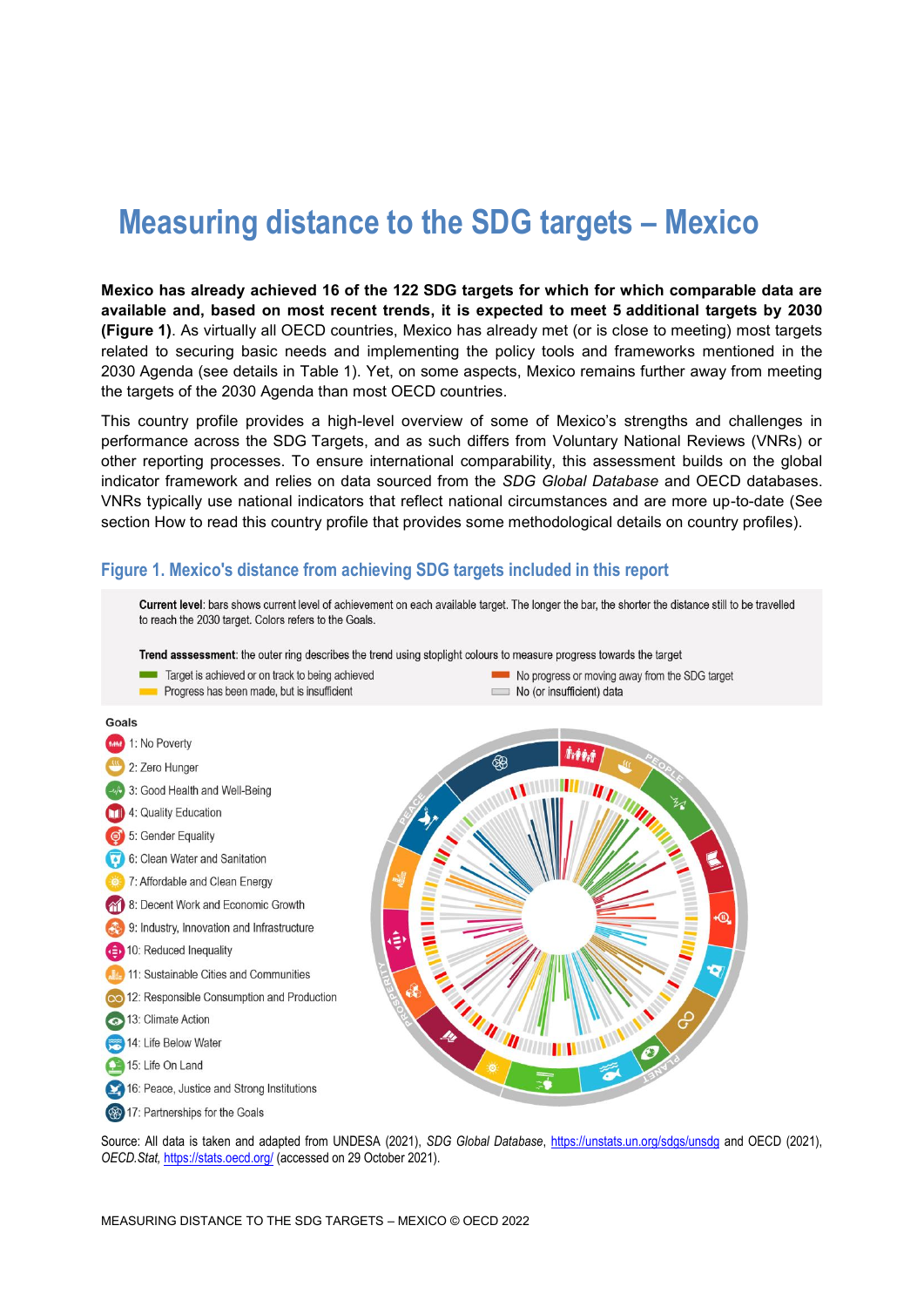# **Main strengths**

**As most OECD countries, Mexico has met targets aiming at securing decent living standards for its population.** Mexico's distance is nil or very small (and likely to be nil by 2030) when it comes to eradicating extreme poverty (Target 1.1). Mexico has reduced maternal and infant mortality (Targets 3.1 and 3.2), increased access to early childhood education (4.2) and developed key statistical capacities (17.18 and 17.19). Yet, Mexico remains further away from targets compared to other OECD countries on providing access to some basic amenities including sanitation (Targets 1.4 and 6.2), freshwater (6.1), energy (7.1) and modern education facilities (4.a) to all residents.

**Some risk factors to health are low in Mexico.** Tobacco consumption is half the OECD average, with less than one tenth of adults classified as daily smokers in 2017 (Target 3.a). Mexico also meets Target 3.5 on substance abuse. Available data suggest that alcohol consumption per capita is among the lowest of the OECD, with only 4 litres of pure alcohol per adult in 2016. Harmful drinking patterns, which account for an important share of the burden of disease in OECD countries, is low, with only 2% of the population suffering from disorders attributable to the consumption of alcohol (Target 3.5). Yet, malnutrition (Target 2.2) and poor air quality (Target 1.6) weigh heavily on population health.

**On the "Planet" category, Mexico does relatively well on many policy indicators.** To mitigate the impact of extreme events, Mexico had implemented disaster risk reduction strategies in line with Sendai Framework at both local and national levels (Targets 1.5, 11.b and 13.1). Mexico also implemented some policy measures and instruments relating to the sustainability of consumption and production (Target 12.2), the preservation of terrestrial biodiversity (Target 15.8) and to the management of fish stocks (Targets 14.4 and 14.b). While Mexico needs to make progress on the protection of terrestrial ecosystems (Targets 15.1, 15.2 and 15.4), it is close to target level when it comes to protecting marine ecosystems (Target 14.5). Finally, when it come to the monitoring of environmental outcomes, Mexico had been pioneering ecosystem accounting since the early 1990s and already meets targets on this front (Targets 12.b and 15.9).

# **Main challenges**

**Education outcomes are low.** While Mexico has met Target 4.2 on pre-primary education, students' education outcomes at the end of secondary schooling remain poor. Only 44% of 15-year-olds achieved PISA level 2 in mathematics in 2018 (Target 4.1) and differences in socio-economic background, gender, immigration status and location contribute to large disparities in education outcomes (Target 4.5). In addition, nearly half of adults lack a basic proficiency in numeracy and literacy (Target 4.6) while the participation rate in lifelong learning is only around 30% (Target 4.3).

**Tackling unequal opportunities for vulnerable populations and women requires further efforts.** While gender parity laws at the federal level require that women hold half the seats in the national parliaments (Target 5.5), gender differences remain large. Women also bear the lion share of unpaid care and housework (Target 5.4) and violence against women appears to be widespread: one in ten everpartnered women experienced violence by a current or former partner in 2018 (Target 5.2). Adolescent fertility rate is among the highest in the OECD area (Target 3.7). Beyond gender disparities, Mexico reports the highest levels of income poverty and inequality (Targets 1.2, 10.1 and 10.2) while redistribution through taxes and transfers is among the lowest in the OECD (Target 10.4). Yet, Mexico is also one of the very few OECD members where trends on that front have been in the right direction. Yet, the gap in material living standards with the rest of the OECD widened, mainly because of Mexico's low productivity (Target 8.2).

**Mexico has a rich natural asset base, and production and consumption patterns are less energyand material-intensive than in many OECD economies**. Yet, this gap is narrowing and rapid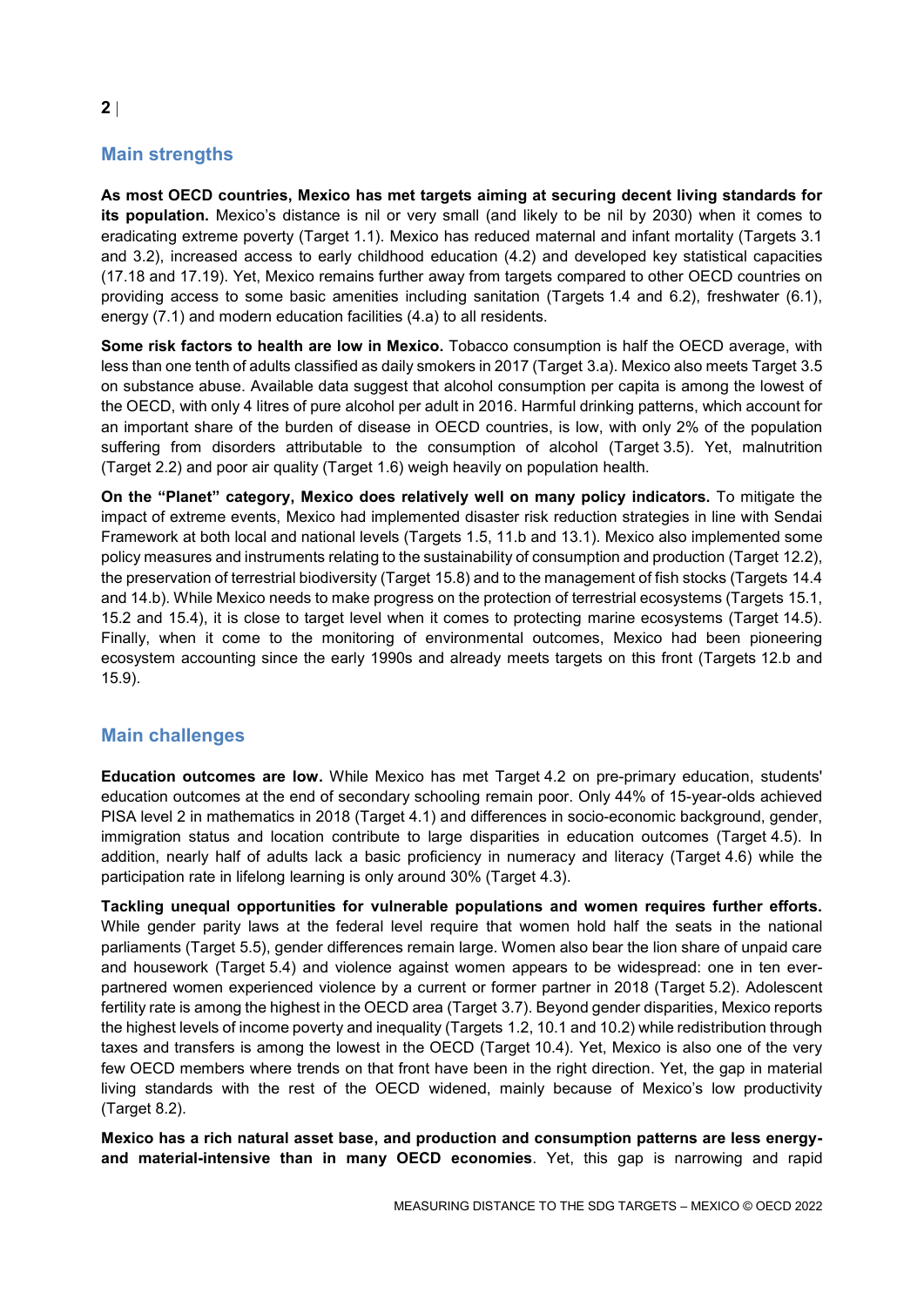urbanisation (Goal 11), population growth and higher income per capita are generating a range of environmental pressures. Despite the important steps taken to address these challenges (see Main strengths), the costs of environmental degradation and natural resource use are high. The economic impact of natural disasters is significant (Target 11.5). Degraded land area accounts for nearly half of the total land in Mexico (Target 15.3) and – as in most OECD countries – Mexico's greenhouse gas emissions per unit of GDP remains high (Target 13.2) while biodiversity is declining (Target 15.5).

**Mexico is also far away from many targets for Goal 16 on peace.** Deaths from assaults are widespread; with 27 deaths per 100 000 population in 2018 this indicator is nine times the OECD average (Target 16.1). In 2018, 18% of firms experienced at least one request to pay bribes (Target 16.5) while 65% of the citizens do not trust the judicial system (Target 16.6). On rule of law (Target 16.3), data shows that reporting of robbery to the police is low (12% in 2018, compared to the OECD average of 46%) while unsentenced detention is high (34% of prisoners were still waiting a sentence in 2018).

## **Statistical gaps**

**Like in many other OECD countries, data availability remains a challenge when measuring distances to targets** (see the Overview chapter for details)**.** For Mexico, available data on the level of the different indicators allow covering 122 of the 169 targets. As shown in [Figure](#page-3-0) 2 below, indicator coverage is uneven across the 17 goals. While four goals (Goals 1 on poverty, 3 on health, 4 education and 12 on consumption and production) have most of their targets covered (the indicator coverage exceeds 80%), coverage is lower for five goals (Goals 7 on energy, 11 on cities, 13 on climate action, 14 on life below water and 17 on partnerships) with 60% or less of their targets covered. Data gaps become starker when focusing on performance indicators, i.e. excluding those providing contextual information. In this case, coverage exceeds 80% for only Goal 3 on health and Goal 4 on education. For eight goals, mostly related to the Planet category (Goals 12, 13, 14 and 15) but also to education, gender equality, cities and partnerships (Goals 4, 5, 11 and 17), available data do not allow monitoring changes over time for more than two in three targets.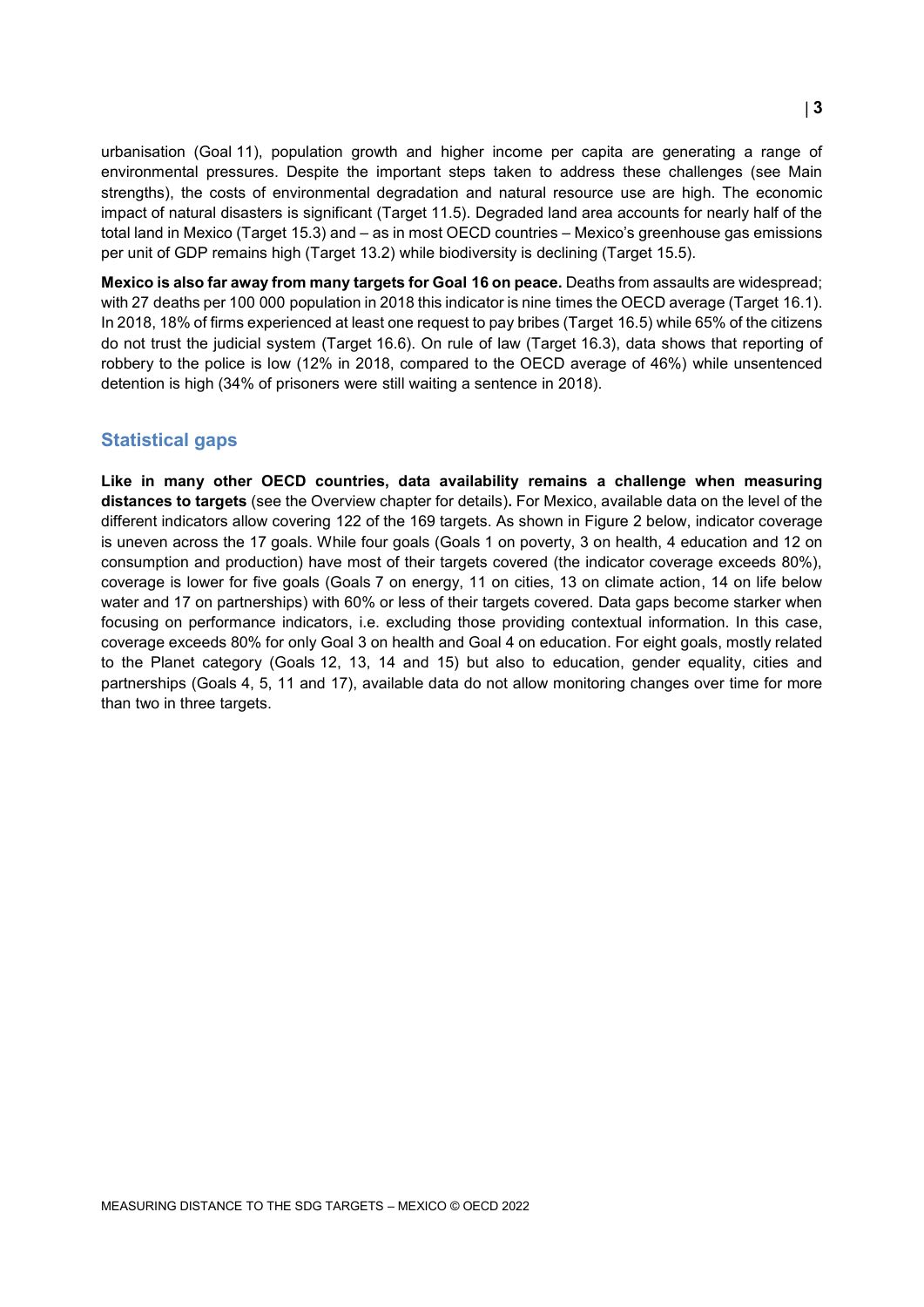

## <span id="page-3-0"></span>**Figure 2. Mexico's share of the 2030 Agenda's targets covered by at least one indicator, by goal**

**4**

Note: The figure represents Mexico's share of targets covered by at least one indicator for each SDG. . Numbers from 1 to 17 stand for the goals: 1 No poverty, 2 Zero hunger, 3 Good health and well-being, 4 Quality education, 5 Gender equality, 6 Clean water and sanitation, 7 Affordable and clean energy, 8 Decent work and economic growth, 9 Industry, innovation and infrastructure, 10 Reduced inequalities, 11 Sustainable cities and communities, 12 Responsible consumption and production, 13 Climate action, 14 Life below water, 15 Life on land, 16 Peace, justice and strong institutions and 17 Partnerships for the goals. These goals are grouped under five broad themes (the "5Ps"): People, Planet, Prosperity, Peace and Partnership. Beyond data availability, other statistical gaps such as timeliness or granularity also need to be considered. For instance, given the lag in available data, the effects of the pandemic on current distance and trajectories may not be reflected in the estimates.

Source: All data is taken and adapted from UNDESA (2021), *SDG Global Database*,<https://unstats.un.org/sdgs/unsdg> and OECD (2021), *OECD.Stat,* <https://stats.oecd.org/> (accessed on 29 October 2021).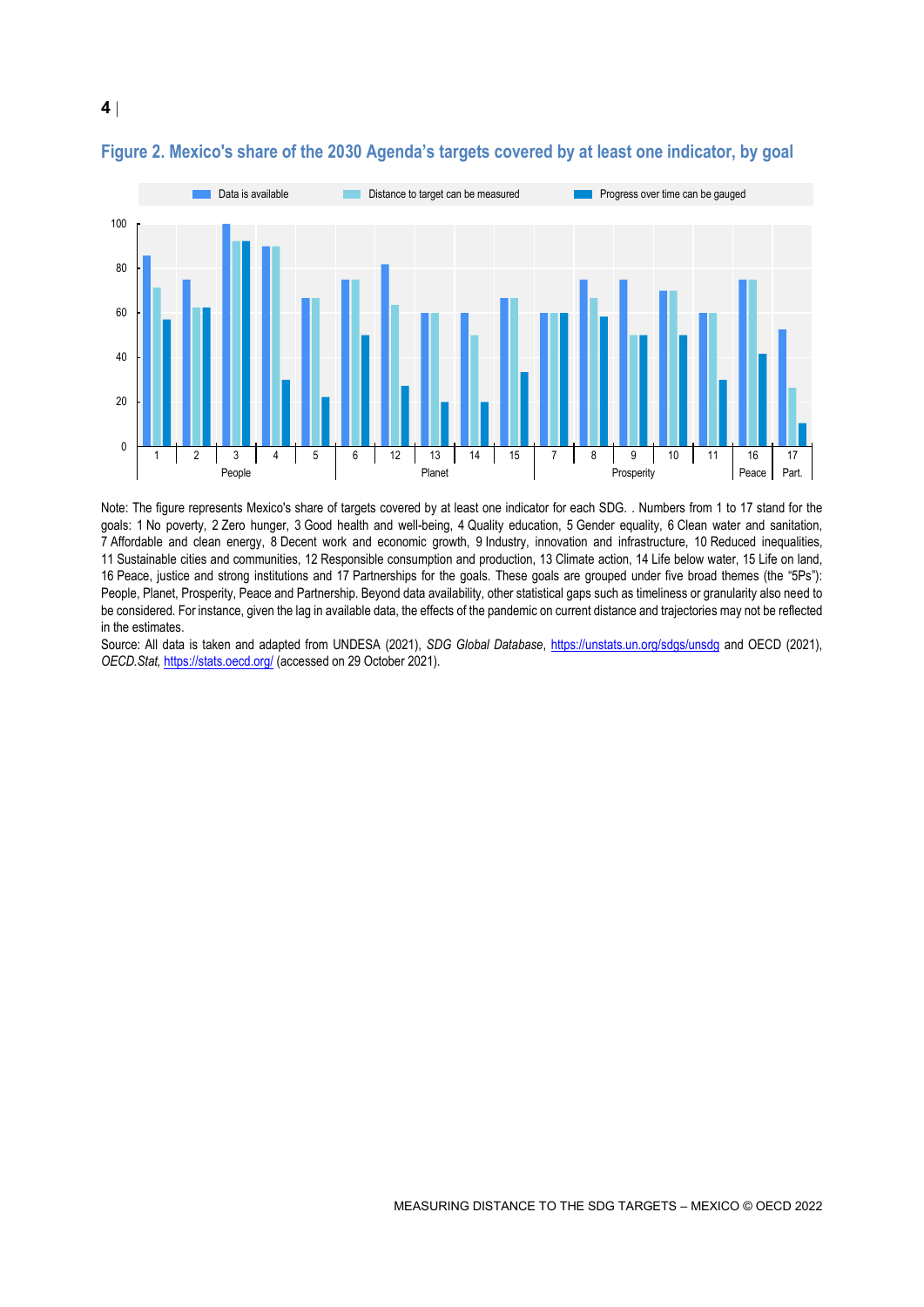## **Detailed information**

While some SDG Targets are, on average, close to being met, performance is very uneven across the 17 Goals of the 2030 Agenda for Sustainable Development. [Table](#page-4-0) 1 presents an overview of Mexico's progress towards targets based on available data for each of the 17 Goals. It shows that distances to Targets and trends over time differ significantly even when considering a specific goal.

| Goal           | Target | Short Label                           | Distance to<br>Target (s.u.) | <b>Trend Assessment</b>                                              | OECD<br>Average<br>distance (s.u.) | <b>OECD Trend Assessment</b>                                         |
|----------------|--------|---------------------------------------|------------------------------|----------------------------------------------------------------------|------------------------------------|----------------------------------------------------------------------|
| $\mathbf{1}$   | 1.1    | Extreme poverty                       | 0.00                         | Target is achieved or on<br>track to being achieved                  | 0.00                               | Target is achieved or on<br>track to being achieved                  |
| 1              | 1.2    | Poverty in all its<br>dimensions      | 3.27                         | No progress or moving<br>away from the SDG target                    | 1.41                               | No progress or moving<br>away from the SDG target                    |
| 1              | 1.3    | Social protection<br>coverage         | 2.21                         | Progress has been made,<br>but is insufficient to meet the<br>target | 0.80                               | No progress or moving<br>away from the SDG target                    |
| 1              | 1.4    | Access to basic services              | 0.81                         | Progress has been made,<br>but is insufficient to meet the<br>target | 0.00                               | Target is achieved or on<br>track to being achieved                  |
| 1              | 1.5    | Resilience to shocks                  | 5.71                         | n.a.                                                                 | 1.00                               | n.a.                                                                 |
| $\overline{2}$ | 2.1    | Hunger                                | 3.61                         | No progress or moving<br>away from the SDG target                    | 0.28                               | No progress or moving<br>away from the SDG target                    |
| $\overline{2}$ | 2.2    | Malnutrition                          | 3.52                         | No progress or moving<br>away from the SDG target                    | 2.46                               | No progress or moving<br>away from the SDG target                    |
| $\overline{2}$ | 2.4    | Sustainable production                | 0.53                         | No progress or moving<br>away from the SDG target                    | 1.34                               | No progress or moving<br>away from the SDG target                    |
| $\overline{2}$ | 2.5    | Diversity of seeds and<br>livestocks* | 0.00                         | Target is achieved or on<br>track to being achieved                  | 3.59                               | No progress or moving<br>away from the SDG target                    |
| $\overline{2}$ | 2.c    | Food prices anomalies                 | 0.00                         | Target is achieved or on<br>track to being achieved                  | 0.00                               | Target is achieved or on<br>track to being achieved                  |
| 3              | 3.1    | Maternal mortality                    | 0.11                         | Target is achieved or on<br>track to being achieved                  | 0.00                               | Target is achieved or on<br>track to being achieved                  |
| 3              | 3.2    | Death of newborns and<br>children     | 0.00                         | Target is achieved or on<br>track to being achieved                  | 0.00                               | Target is achieved or on<br>track to being achieved                  |
| 3              | 3.3    | Communicable diseases                 | 3.46                         | No progress or moving<br>away from the SDG target                    | 0.56                               | Progress has been made,<br>but is insufficient to meet the<br>target |
| 3              | 3.4    | Premature mortality                   | 1.23                         | No progress or moving<br>away from the SDG target                    | 1.26                               | Progress has been made,<br>but is insufficient to meet the<br>target |
| 3              | 3.5    | Prevention of Substance<br>abuse      | 0.00                         | Target is achieved or on<br>track to being achieved                  | 0.63                               | Progress has been made,<br>but is insufficient to meet the<br>target |
| 3              | 3.6    | Road traffic accidents*               | 2.58                         | No progress or moving<br>away from the SDG target                    | 0.78                               | Progress has been made,<br>but is insufficient to meet the<br>target |
| 3              | 3.7    | Access to sexual health-<br>care      | 3.77                         | Progress has been made,<br>but is insufficient to meet the<br>target | 0.58                               | Progress has been made,<br>but is insufficient to meet the<br>target |
| 3              | 3.8    | Health coverage                       | 1.92                         | Progress has been made,<br>but is insufficient to meet the<br>target | 1.79                               | Progress has been made,<br>but is insufficient to meet the<br>target |
| 3              | 3.9    | Deaths and illness from<br>pollution  | 0.62                         | Target is achieved or on<br>track to being achieved                  | 0.55                               | No progress or moving<br>away from the SDG target                    |
| $\sqrt{3}$     | 3.a    | Tobacco consumption                   | 1.14                         | Progress has been made,                                              | 2.65                               | Progress has been made,                                              |

# <span id="page-4-0"></span>**Table 1. Mexico distances to targets and recent trends**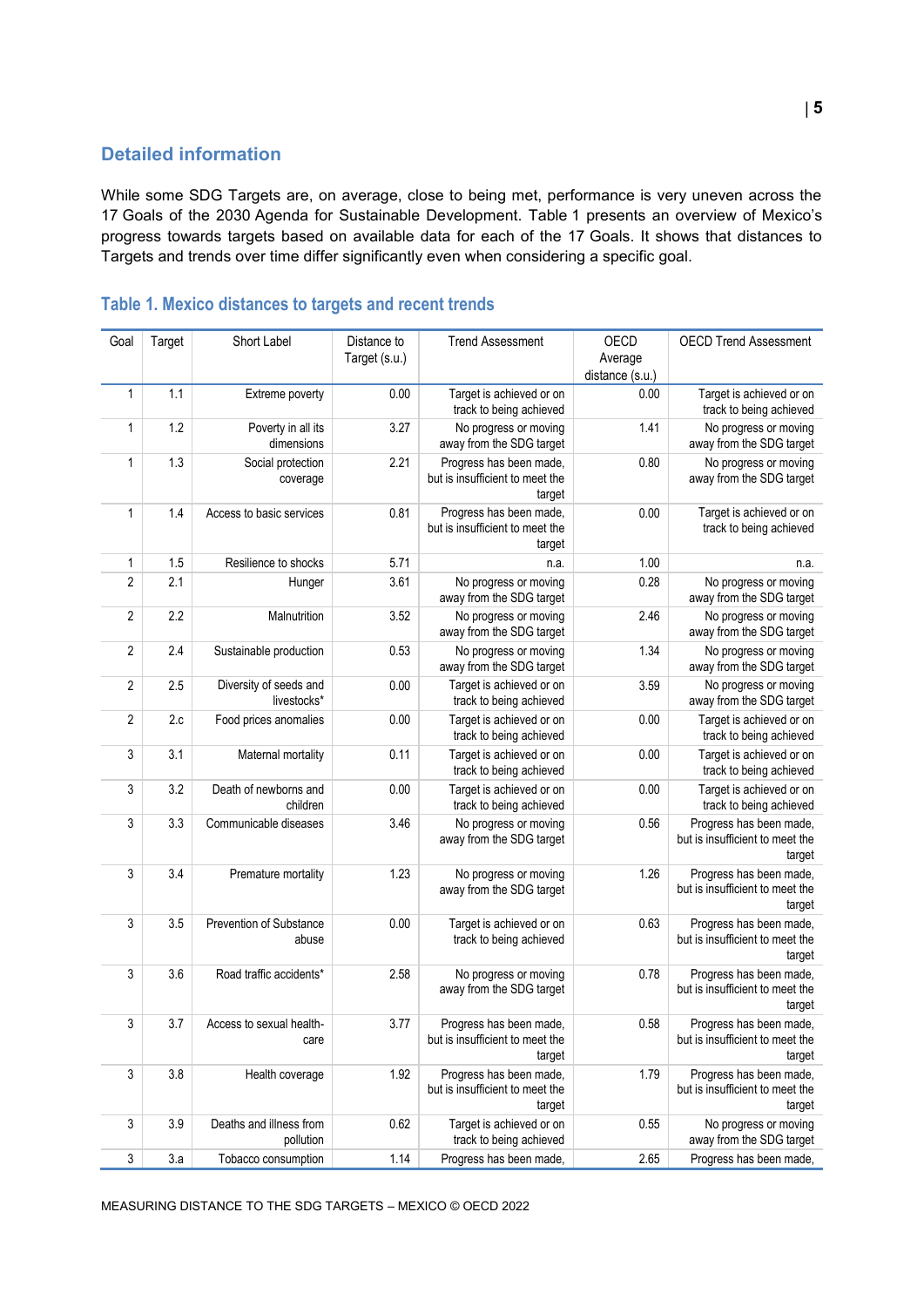| Goal | Target | Short Label                           | Distance to<br>Target (s.u.) | <b>Trend Assessment</b>                                              | OECD<br>Average | <b>OECD Trend Assessment</b>                                         |
|------|--------|---------------------------------------|------------------------------|----------------------------------------------------------------------|-----------------|----------------------------------------------------------------------|
|      |        |                                       |                              |                                                                      | distance (s.u.) |                                                                      |
|      |        |                                       |                              | but is insufficient to meet the<br>target                            |                 | but is insufficient to meet the<br>target                            |
| 3    | 3.b    | Vaccination                           | 0.96                         | Target is achieved or on<br>track to being achieved                  | 0.37            | Target is achieved or on<br>track to being achieved                  |
| 3    | 3.d    | Health emergency<br>preparedness      | 0.66                         | Target is achieved or on<br>track to being achieved                  | 1.19            | Target is achieved or on<br>track to being achieved                  |
| 4    | 4.1    | Primary and secondary<br>education    | 2.88                         | No progress or moving<br>away from the SDG target                    | 1.17            | No progress or moving<br>away from the SDG target                    |
| 4    | 4.2    | Pre-primary education                 | 0.00                         | Target is achieved or on<br>track to being achieved                  | 0.24            | Target is achieved or on<br>track to being achieved                  |
| 4    | 4.3    | Lifelong learning                     | 2.57                         | n.a.                                                                 | 1.25            | No progress or moving<br>away from the SDG target                    |
| 4    | 4.4    | Skills for employment                 | 2.65                         | n.a.                                                                 | 1.23            | No progress or moving<br>away from the SDG target                    |
| 4    | 4.5    | Disparities in education              | 2.62                         | No progress or moving<br>away from the SDG target                    | 1.49            | No progress or moving<br>away from the SDG target                    |
| 4    | 4.6    | Adults' literacy and<br>numeracy      | 4.24                         | n.a.                                                                 | 1.57            | n.a.                                                                 |
| 4    | 4.7    | Skills for sustainable<br>development | 0.99                         | n.a.                                                                 | 1.04            | n.a.                                                                 |
| 4    | 4.a    | <b>Education facilities</b>           | 2.82                         | n.a.                                                                 | $0.05\,$        | n.a.                                                                 |
| 4    | 4.c    | Qualification of teachers             | 1.80                         | n.a.                                                                 | 0.60            | n.a.                                                                 |
| 5    | 5.1    | Discrimination against<br>women       | 0.89                         | n.a.                                                                 | 1.32            | n.a.                                                                 |
| 5    | 5.2    | Violence against women                | 2.89                         | n.a.                                                                 | 0.89            | n.a.                                                                 |
| 5    | 5.3    | Harmful practices                     | 2.31                         | n.a.                                                                 | 1.37            | n.a.                                                                 |
| 5    | 5.4    | Unpaid care and<br>domestic work      | 3.62                         | n.a.                                                                 | 1.79            | n.a.                                                                 |
| 5    | 5.5    | Women's participation                 | 0.84                         | Progress has been made,<br>but is insufficient to meet the<br>target | 1.89            | Progress has been made,<br>but is insufficient to meet the<br>target |
| 5    | 5.b    | Women's empowerment                   | 1.73                         | Progress has been made,<br>but is insufficient to meet the<br>target | 0.53            | Target is achieved or on<br>track to being achieved                  |
| 6    | 6.1    | Access to drinking water              | 5.00                         | Progress has been made,<br>but is insufficient to meet the<br>target | 0.15            | Target is achieved or on<br>track to being achieved                  |
| 6    | 6.2    | Waste water treatment                 | 1.09                         | Progress has been made,<br>but is insufficient to meet the<br>target | 0.35            | Progress has been made,<br>but is insufficient to meet the<br>target |
| 6    | 6.3    | Water quality                         | 1.48                         | Progress has been made,<br>but is insufficient to meet the<br>target | 0.68            | Target is achieved or on<br>track to being achieved                  |
| 6    | 6.4    | Water-use efficiency                  | 1.05                         | No progress or moving<br>away from the SDG target                    | 0.54            | Progress has been made,<br>but is insufficient to meet the<br>target |
| 6    | 6.5    | Water resources<br>management         | 2.42                         | n.a.                                                                 | 0.98            | n.a.                                                                 |
| 6    | 6.6    | Water-related<br>ecosystems*          | 2.10                         | n.a.                                                                 | 2.18            | n.a.                                                                 |
| 7    | 7.1    | Access to energy                      | 2.15                         | No progress or moving<br>away from the SDG target                    | 0.00            | Target is achieved or on<br>track to being achieved                  |
| 7    | 7.2    | Clean energy                          | 1.52                         | No progress or moving<br>away from the SDG target                    | 0.62            | Progress has been made,<br>but is insufficient to meet the<br>target |
| 7    | 7.3    | Energy efficiency                     | 0.64                         | Progress has been made,                                              | 0.98            | Progress has been made,                                              |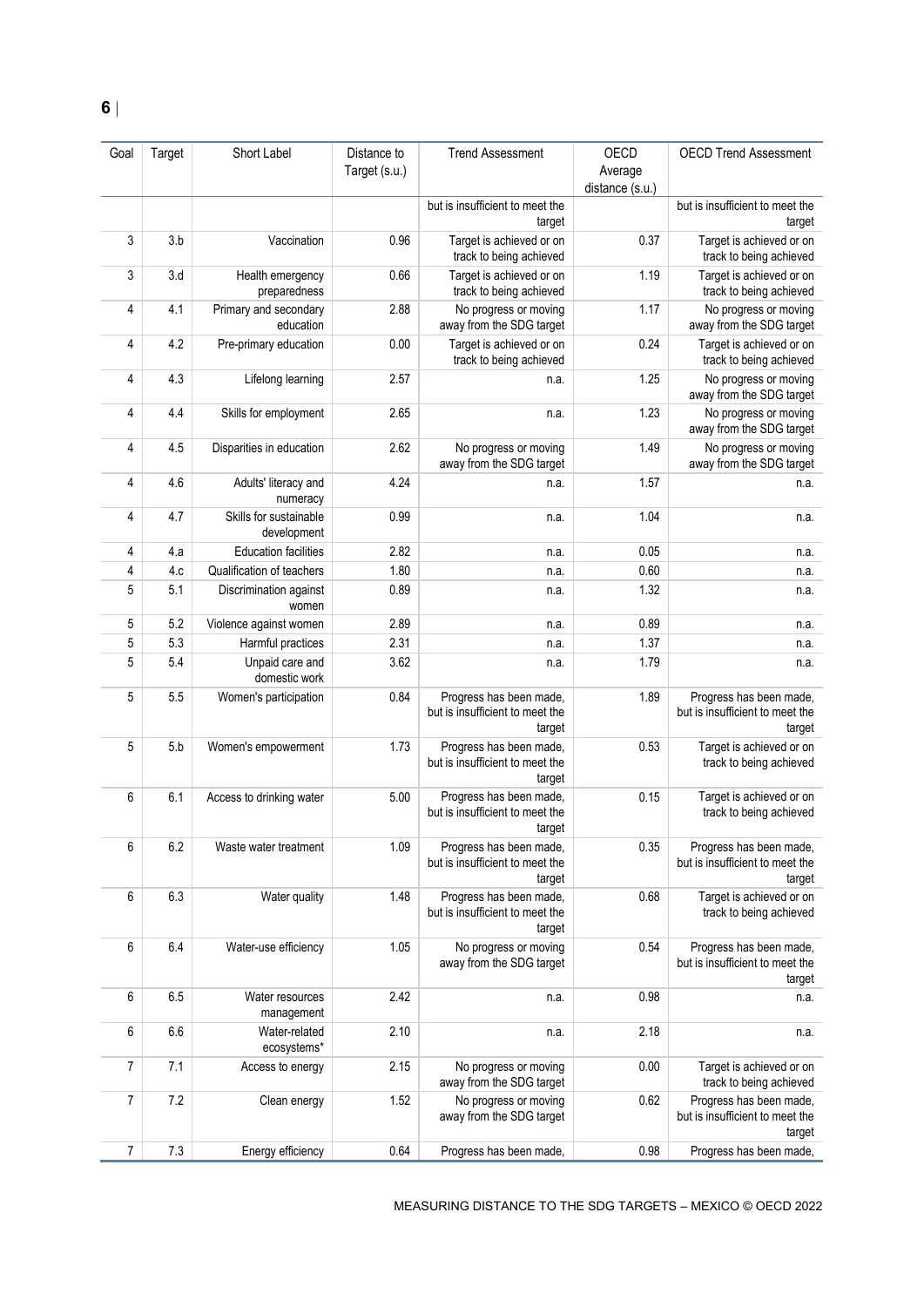| Goal | Target | Short Label                       | Distance to   | <b>Trend Assessment</b>                                              | OECD            | <b>OECD Trend Assessment</b>                                         |
|------|--------|-----------------------------------|---------------|----------------------------------------------------------------------|-----------------|----------------------------------------------------------------------|
|      |        |                                   | Target (s.u.) |                                                                      | Average         |                                                                      |
|      |        |                                   |               |                                                                      | distance (s.u.) |                                                                      |
|      |        |                                   |               | but is insufficient to meet the<br>target                            |                 | but is insufficient to meet the<br>target                            |
| 8    | 8.1    | GDP growth                        | 2.53          | No progress or moving<br>away from the SDG target                    | 1.89            | No progress or moving<br>away from the SDG target                    |
| 8    | 8.2    | Productivity                      | 2.99          | No progress or moving<br>away from the SDG target                    | 1.77            | No progress or moving<br>away from the SDG target                    |
| 8    | 8.4    | Material footprint                | 1.19          | Progress has been made,<br>but is insufficient to meet the<br>target | 0.82            | Progress has been made,<br>but is insufficient to meet the<br>target |
| 8    | 8.5    | Employment                        | 1.47          | No progress or moving<br>away from the SDG target                    | 0.97            | No progress or moving<br>away from the SDG target                    |
| 8    | 8.6    | <b>NEET</b>                       | 3.23          | Progress has been made,<br>but is insufficient to meet the<br>target | 1.69            | No progress or moving<br>away from the SDG target                    |
| 8    | 8.8    | Labour rights                     | 1.96          | No progress or moving<br>away from the SDG target                    | 0.80            | Progress has been made,<br>but is insufficient to meet the<br>target |
| 8    | 8.10   | <b>Financial institutions</b>     | 3.65          | No progress or moving<br>away from the SDG target                    | 0.45            | Target is achieved or on<br>track to being achieved                  |
| 8    | 8.b    | Strategy for youth<br>employment  | 0.00          | n.a.                                                                 | 0.45            | n.a.                                                                 |
| 9    | 9.2    | Sustainable industry              | 1.21          | No progress or moving<br>away from the SDG target                    | 0.95            | No progress or moving<br>away from the SDG target                    |
| 9    | 9.4    | Environmental impact              | 1.34          | Progress has been made,<br>but is insufficient to meet the<br>target | 0.87            | Progress has been made,<br>but is insufficient to meet the<br>target |
| 9    | 9.5    | Research and<br>development       | 3.04          | No progress or moving<br>away from the SDG target                    | 1.06            | Progress has been made,<br>but is insufficient to meet the<br>target |
| 9    | 9c     | ICT                               | 1.46          | Progress has been made,<br>but is insufficient to meet the<br>target | 0.36            | Progress has been made,<br>but is insufficient to meet the<br>target |
| 10   | 10.1   | Income distribution               | 4.62          | n.a.                                                                 | 1.23            | No progress or moving<br>away from the SDG target                    |
| 10   | 10.2   | Social inclusion                  | 2.46          | Progress has been made,<br>but is insufficient to meet the<br>target | 1.54            | No progress or moving<br>away from the SDG target                    |
| 10   | 10.3   | Inequalities of outcome           | 1.16          | Progress has been made,<br>but is insufficient to meet the<br>target | 1.27            | Progress has been made,<br>but is insufficient to meet the<br>target |
| 10   | 10.4   | Redistribution                    | 3.49          | No progress or moving<br>away from the SDG target                    | 1.12            | No progress or moving<br>away from the SDG target                    |
| 10   | 10.5   | Financial markets                 | 0.81          | No progress or moving<br>away from the SDG target                    | 0.90            | No progress or moving<br>away from the SDG target                    |
| 10   | 10.7   | Migration                         | 3.53          | n.a.                                                                 | 0.69            | n.a.                                                                 |
| 10   | 10.a   | Tariff-lines                      | 1.01          | No progress or moving<br>away from the SDG target                    | 0.93            | Progress has been made,<br>but is insufficient to meet the<br>target |
| 11   | 11.1   | Housing                           | 3.06          | Progress has been made,<br>but is insufficient to meet the<br>target | 0.80            | No progress or moving<br>away from the SDG target                    |
| 11   | 11.3   | Urbanization                      | 1.27          | Progress has been made,<br>but is insufficient to meet the<br>target | 1.19            | Progress has been made,<br>but is insufficient to meet the<br>target |
| 11   | 11.5   | Impact of disasters               | 11.32         | n.a.                                                                 | 1.19            | n.a.                                                                 |
| 11   | 11.6   | Environmental impact of<br>cities | 1.74          | Progress has been made,<br>but is insufficient to meet the           | 0.49            | Progress has been made,<br>but is insufficient to meet the           |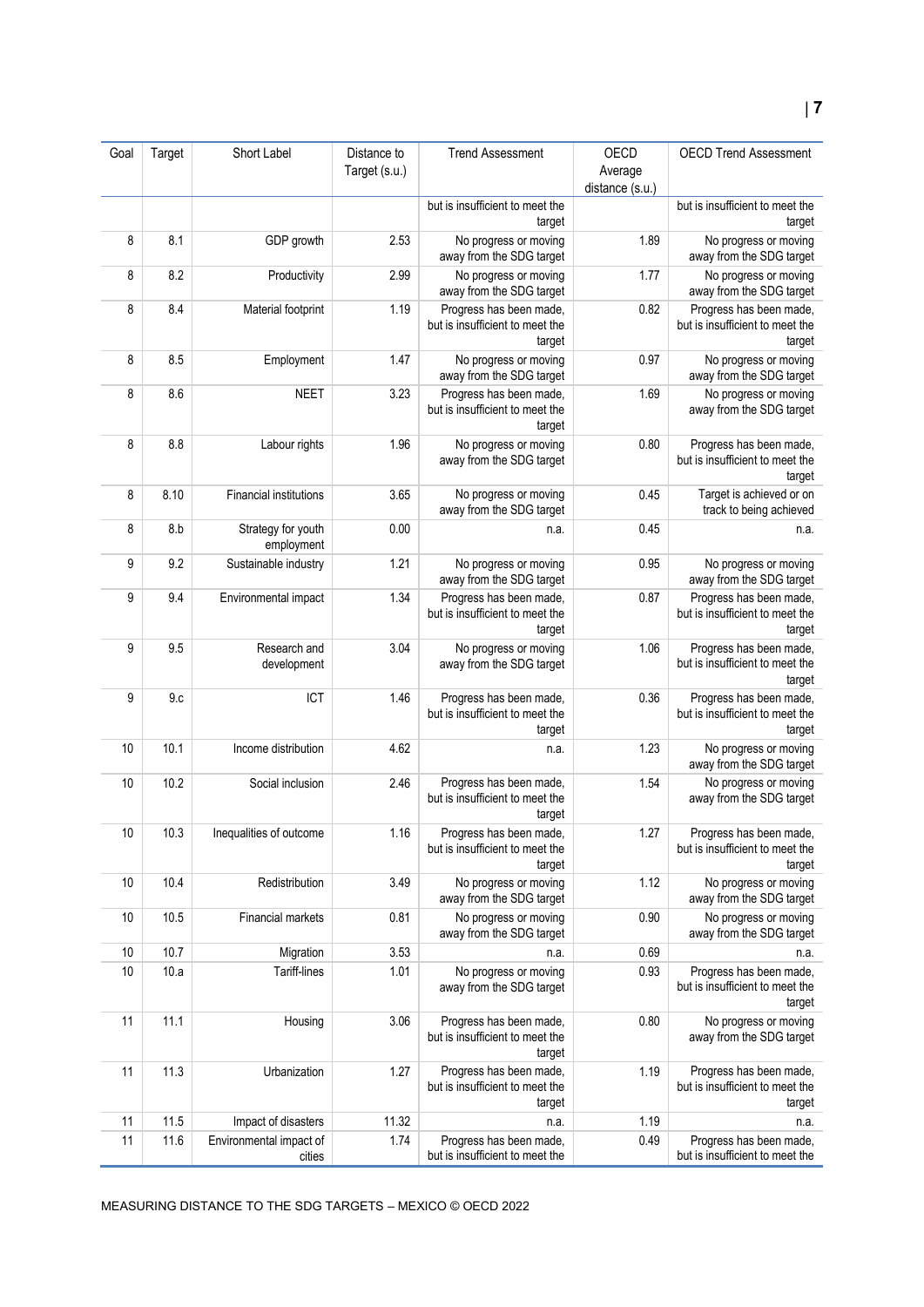| Goal | Target | Short Label                           | Distance to<br>Target (s.u.) | <b>Trend Assessment</b>                                              | OECD<br>Average | <b>OECD Trend Assessment</b>                                         |
|------|--------|---------------------------------------|------------------------------|----------------------------------------------------------------------|-----------------|----------------------------------------------------------------------|
|      |        |                                       |                              | target                                                               | distance (s.u.) | target                                                               |
| 11   | 11.a   | Urban policies                        | 0.00                         | n.a.                                                                 | 0.23            | n.a.                                                                 |
| 11   | 11.b   | <b>Disaster Risk Reduction</b>        | 0.10                         | n.a.                                                                 | 0.81            | n.a.                                                                 |
| 12   | 12.1   | Sustainable cons. and                 | 0.00                         | n.a.                                                                 | 0.00            | n.a.                                                                 |
|      |        | prod.                                 |                              |                                                                      |                 |                                                                      |
| 12   | 12.2   | Efficient use of natural<br>resources | 0.82                         | No progress or moving<br>away from the SDG target                    | 0.87            | Progress has been made,<br>but is insufficient to meet the<br>target |
| 12   | 12.3   | Food waste                            | 1.88                         | n.a.                                                                 | 1.36            | n.a.                                                                 |
| 12   | 12.4   | Chemical and hazardous<br>waste*      | 0.74                         | n.a.                                                                 | 1.02            | n.a.                                                                 |
| 12   | 12.5   | Waste generation                      | 2.29                         | Progress has been made,<br>but is insufficient to meet the<br>target | 0.66            | Progress has been made,<br>but is insufficient to meet the<br>target |
| 12   | 12.8   | Education for<br>sustainability       | 0.99                         | n.a.                                                                 | 1.04            | n.a.                                                                 |
| 12   | 12.b   | Tourism sustainability                | 0.45                         | No progress or moving<br>away from the SDG target                    | 1.87            | No progress or moving<br>away from the SDG target                    |
| 13   | 13.1   | Resilience to climate<br>events       | 0.22                         | n.a.                                                                 | 0.73            | n.a.                                                                 |
| 13   | 13.2   | Greenhouse gas<br>emissions           | 2.02                         | Progress has been made,<br>but is insufficient to meet the<br>target | 1.15            | Progress has been made,<br>but is insufficient to meet the<br>target |
| 13   | 13.3   | Education for<br>sustainability       | 0.99                         | n.a.                                                                 | 1.04            | n.a.                                                                 |
| 14   | 14.1   | Marine pollution**                    | 1.73                         | Progress has been made,<br>but is insufficient to meet the<br>target | 1.84            | Progress has been made,<br>but is insufficient to meet the<br>target |
| 14   | 14.4   | Overfishing and IUU<br>fishing*       | 0.39                         | n.a.                                                                 | 1.78            | n.a.                                                                 |
| 14   | 14.5   | Protected marine areas*               | 0.40                         | Progress has been made,<br>but is insufficient to meet the<br>target | 0.38            | Progress has been made,<br>but is insufficient to meet the<br>target |
| 14   | 14.6   | Harmful subsidies to<br>fisheries*    | 3.06                         | n.a.                                                                 | 0.36            | n.a.                                                                 |
| 14   | 14.b   | Small-scale fisheries                 | 0.00                         | n.a.                                                                 | 1.64            | n.a.                                                                 |
| 15   | 15.1   | Ecosystem protection*                 | 1.40                         | Progress has been made,<br>but is insufficient to meet the<br>target | 0.74            | Progress has been made.<br>but is insufficient to meet the<br>target |
| 15   | 15.2   | Sustainable use of forest*            | 1.33                         | No progress or moving<br>away from the SDG target                    | 0.60            | Target is achieved or on<br>track to being achieved                  |
| 15   | 15.3   | Desertification                       | 4.27                         | n.a.                                                                 | 1.04            | n.a.                                                                 |
| 15   | 15.4   | Mountain ecosystems                   | 2.37                         | Progress has been made,<br>but is insufficient to meet the<br>target | 0.73            | Progress has been made,<br>but is insufficient to meet the<br>target |
| 15   | 15.5   | Threatened species*                   | 3.36                         | No progress or moving<br>away from the SDG target                    | 1.20            | No progress or moving<br>away from the SDG target                    |
| 15   | 15.6   | Benefits from genetic<br>resources    | 1.28                         | n.a.                                                                 | 0.78            | n.a.                                                                 |
| 15   | 15.8   | Invasive alien species*               | 0.00                         | n.a.                                                                 | 0.30            | n.a.                                                                 |
| 15   | 15.9   | National and local<br>planning*       | 0.32                         | n.a.                                                                 | 0.54            | n.a.                                                                 |
| 16   | 16.1   | Violence and related<br>deaths        | 3.43                         | No progress or moving<br>away from the SDG target                    | 0.66            | Progress has been made,<br>but is insufficient to meet the<br>target |
| 16   | 16.2   | Violence against children             | 0.33                         | Target is achieved or on                                             | 0.65            | No progress or moving                                                |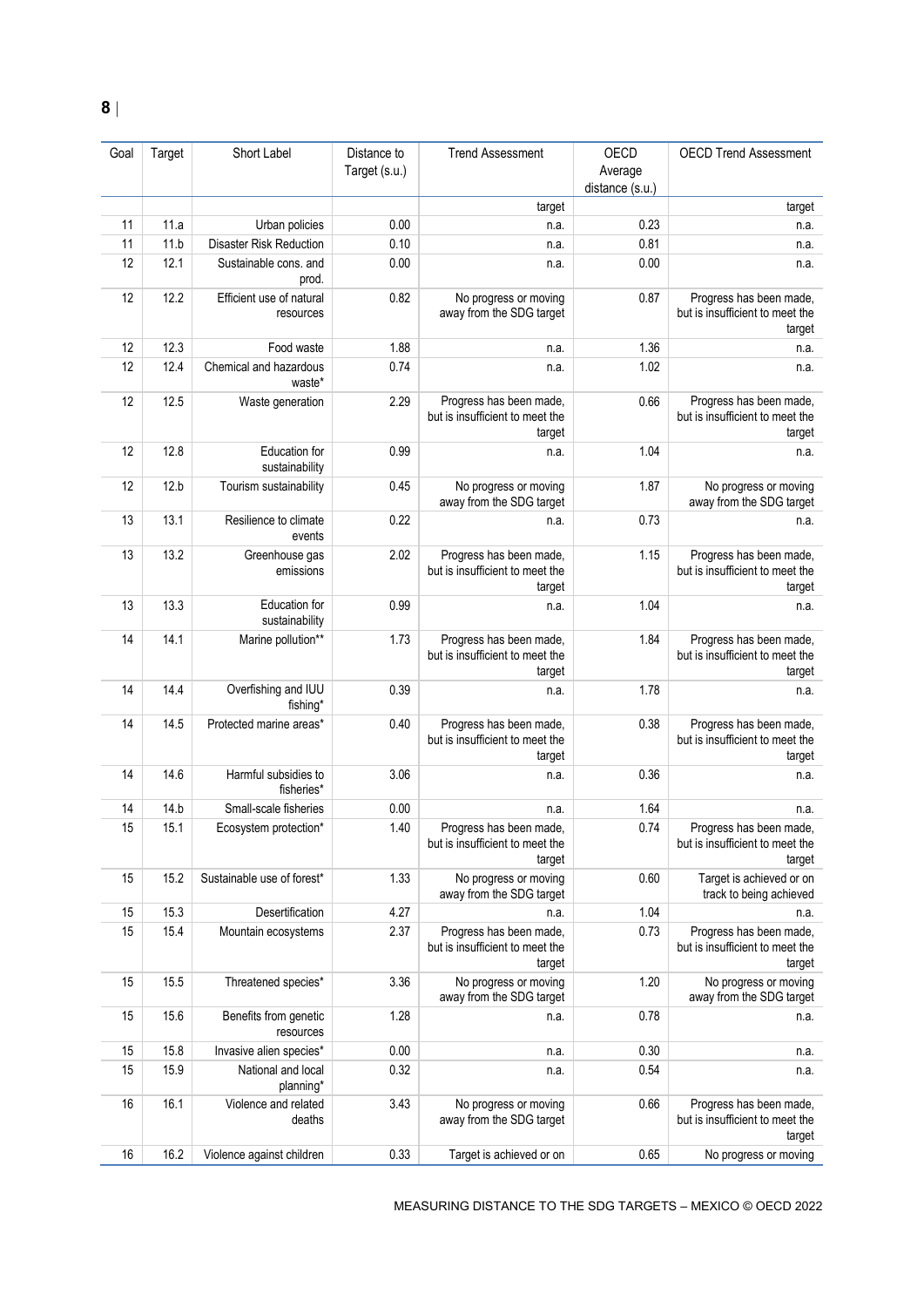| Goal | Target | Short Label                  | Distance to   | <b>Trend Assessment</b>  | OECD            | <b>OECD Trend Assessment</b>    |
|------|--------|------------------------------|---------------|--------------------------|-----------------|---------------------------------|
|      |        |                              | Target (s.u.) |                          | Average         |                                 |
|      |        |                              |               |                          | distance (s.u.) |                                 |
|      |        |                              |               |                          |                 |                                 |
|      |        |                              |               | track to being achieved  |                 | away from the SDG target        |
| 16   | 16.3   | Rule of law                  | 4.28          | No progress or moving    | 2.33            | No progress or moving           |
|      |        |                              |               | away from the SDG target |                 | away from the SDG target        |
| 16   | 16.5   | Corruption and bribery       | 3.01          | n.a.                     | 0.17            | n.a.                            |
| 16   | 16.6   | Accountable institutions     | 3.40          | No progress or moving    | 2.26            | Progress has been made,         |
|      |        |                              |               | away from the SDG target |                 | but is insufficient to meet the |
|      |        |                              |               |                          |                 | target                          |
| 16   | 16.7   |                              | 1.16          |                          | 1.85            |                                 |
|      |        | Inclusive decision-making    |               | n.a.                     |                 | n.a.                            |
| 16   | 16.9   | Legal identity for all       | 1.89          | n.a.                     | 0.00            | n.a.                            |
| 16   | 16.10  | Access to information        | 0.00          | n.a.                     | 0.00            | n.a.                            |
| 16   | 16.a   | <b>National institutions</b> | 0.00          | Target is achieved or on | 0.54            | Target is achieved or on        |
|      |        |                              |               | track to being achieved  |                 | track to being achieved         |
| 17   | 17.10  | Multilateral trading         | 1.15          | No progress or moving    | 0.45            | Target is achieved or on        |
|      |        | system                       |               | away from the SDG target |                 | track to being achieved         |
|      |        |                              |               |                          |                 |                                 |
| 17   | 17.12  | Market access for least      | 0.66          | No progress or moving    | 0.72            | No progress or moving           |
|      |        | developed countries          |               | away from the SDG target |                 | away from the SDG target        |
| 17   | 17.16  | Global Partnership for       | 0.00          | n.a.                     | 0.89            | n.a.                            |
|      |        | Sustainable Development      |               |                          |                 |                                 |
| 17   | 17.18  | Statistical capacity         | 0.00          | n.a.                     | 0.09            | n.a.                            |
| 17   | 17.19  | Statistical capacity-        | 0.00          | n.a.                     | 0.11            | n.a.                            |
|      |        | building                     |               |                          |                 |                                 |
|      |        |                              |               |                          |                 |                                 |

Note: \* refers to targets with a 2020 deadline. \*\* refers to targets with a 2025 deadline. The OECD average is measured as the simple average across OECD countries with available data.

Source: All data is taken and adapted from UNDESA (2021), *SDG Global Database*,<https://unstats.un.org/sdgs/unsdg> and OECD (2021), *OECD.Stat,* <https://stats.oecd.org/> (accessed on 29 October 2021).

## <span id="page-8-0"></span>**How to read this country profile**

The OECD report *The Short and Winding Road to 2030: Measuring Distance to the SDG Targets* evaluates the distance that OECD countries need to travel to meet SDG targets for which data are currently available. It also looks at whether countries have been moving towards or away from these targets, and how likely they are to meet their commitments by 2030, based on an analysis of recent trends and the observed volatility in the different indicators.

As most authors and international organisations, this report adopts a rather simple geometric growth model for assessing the direction and pace of recent changes in the context of the SDGs. Yet, instead of making direct estimates of the value of the indicator by 2030, it models the likelihood of achieving a specific level using Monte Carlo simulations.

While the report provides an overview of where OECD countries, taken as a whole, currently stand, country profiles provide details of the performance and data availability of individual OECD countries.

#### *How to read the OECD SDG Wheel?*

Progress on SDGs requires a granular understanding of countries' strengths and weaknesses based on the consideration of the 169 targets of the 2030 Agenda. [Figure](#page-0-0) 1 shows both **current achievements** (in the inner circle; the longer the bar, the smaller the distance remaining to be travelled) **as well as whether OECD countries are on track** (or are at least making progress) to meet their commitments by 2030 (in the outer circle).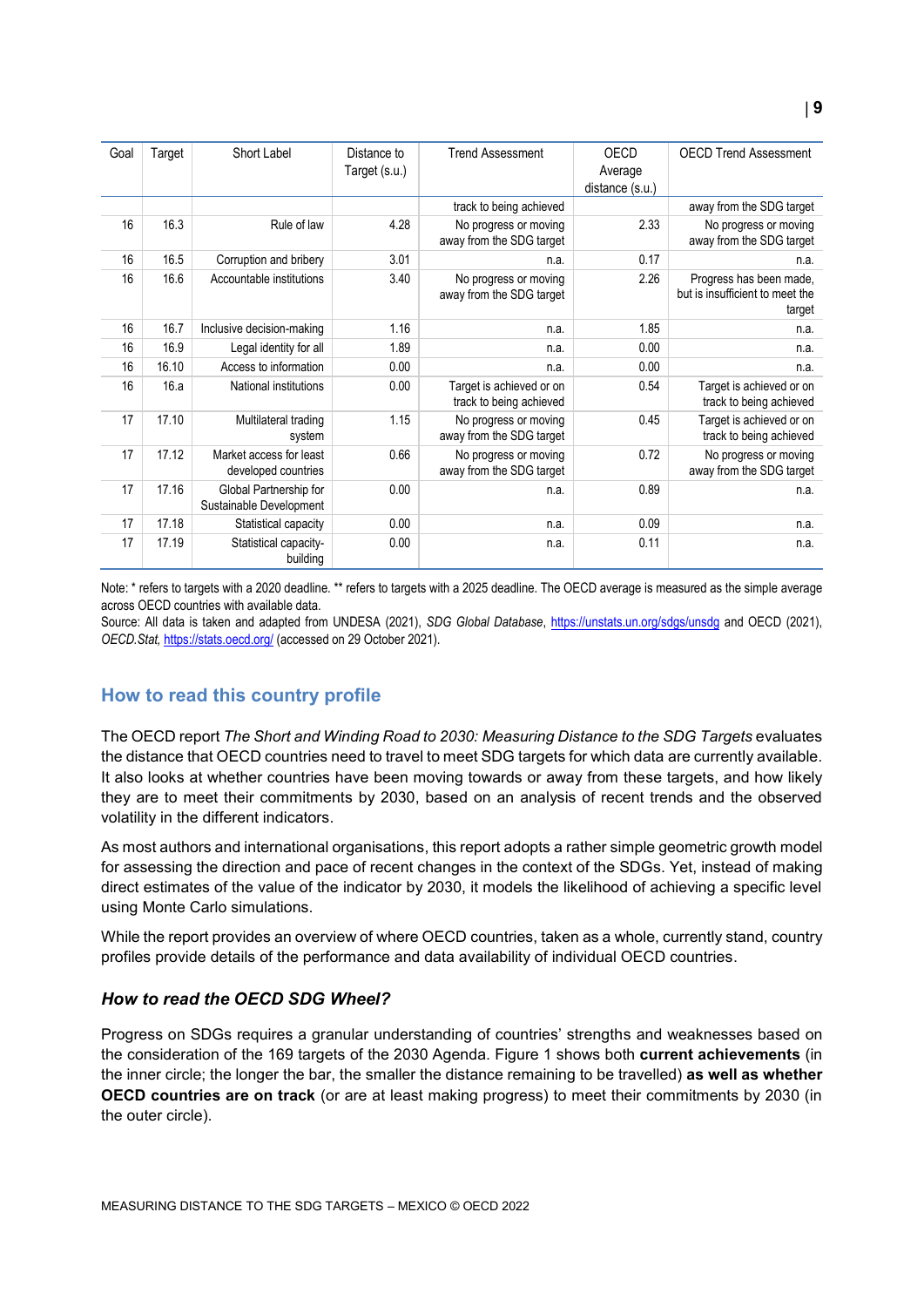The length of each bar shows current level of achievement on each target. As detailed in the Methodological Annex, countries' distance to target is measured as the "standardised difference" between a country's current position and the target end-value. For each indicator, the standardised measurement unit (s.u.) is the standard deviation observed among OECD countries in the reference year (i.e. the year closest to 2015). Therefore, the longer the bar, the shorter the distance still to be travelled to reach the target by 2030. The colours of the bars applied to the various targets refer to the goals they pertain to.

The outer ring shows how OECD countries are performing over time and how likely they are to meet the different targets by 2030 based on the observed trends of the various indicators. It uses stoplight colours to classify the progress towards the target:

- green is used to indicate those countries that (based on the change in the different indicators over a recent period) should meet the target in 2030 just by maintaining their current pace of progress (i.e. more than 75% of (randomised) projections meet the target);
- yellow for those countries whose current pace of progress is insufficient to meet the target by 2030 (i.e. less than 75% of randomised projections meet the target, while the correlation coefficient between the indicator and the year is high and statistically significant, implying that a significant trend could be detected); and
- red for those countries whose recent changes have been stagnating or moving them further away from the target (i.e. less than 75% of randomised projections meet the target and the correlation coefficient between the indicator and the year is low or statistically insignificant, implying that no statistical trend could be identified).

## *How to read the Strength and Challenges sections?*

With the aim of helping its member countries in navigating the 2030 Agenda and in setting their own priorities for action, this report relies on a unique methodology for measuring the distance that OECD countries have to travel to achieve SDG targets. The identification of the main strengths and challenges proposed in this report relies on current performances only:

- A target is considered to be a strength when the distance to the target end-value is lower than 0.5 s.u. (i.e. the distance is deemed to be small) or when the country is closer to the target than the OECD average. For instance, while Korea's distance to Target 2.2 on malnutrition is 1.4 s.u. (i.e. classified as medium distance), the average OECD distance is 2.5 s.u. Therefore, Target 2.2 is categorised as being a strength for Korea.
- A target is considered to be a challenge when the distance to target is greater than 1.5 s.u. (i.e. distance is deemed to be long) or when the country is further away from the target than the OECD average. For instance, Estonia's distance to Target 4.2 on pre-primary education is 1.1 s.u. (i.e. medium distance), which is higher than the 0.24 s.u. distance for the OECD average. Target 4.2 is therefore classified as a weakness for Estonia.

While the lack of consistent time series often prevents an exhaustive assessment of trends, they are discussed when available and relevant in nuancing the assessment of current performance.

#### *How to read the Statistical Gaps section?*

In total, this report relies on 537 data series supporting 183 of the 247 indicators listed in the global indicator framework (or for close proxies of these indicators). These indicators cover 134 of the 169 SDG targets. Yet, target coverage is uneven across the 17 goals and among OECD member countries.

[Figure](#page-3-0) 2 summarises data availability:

### **10**